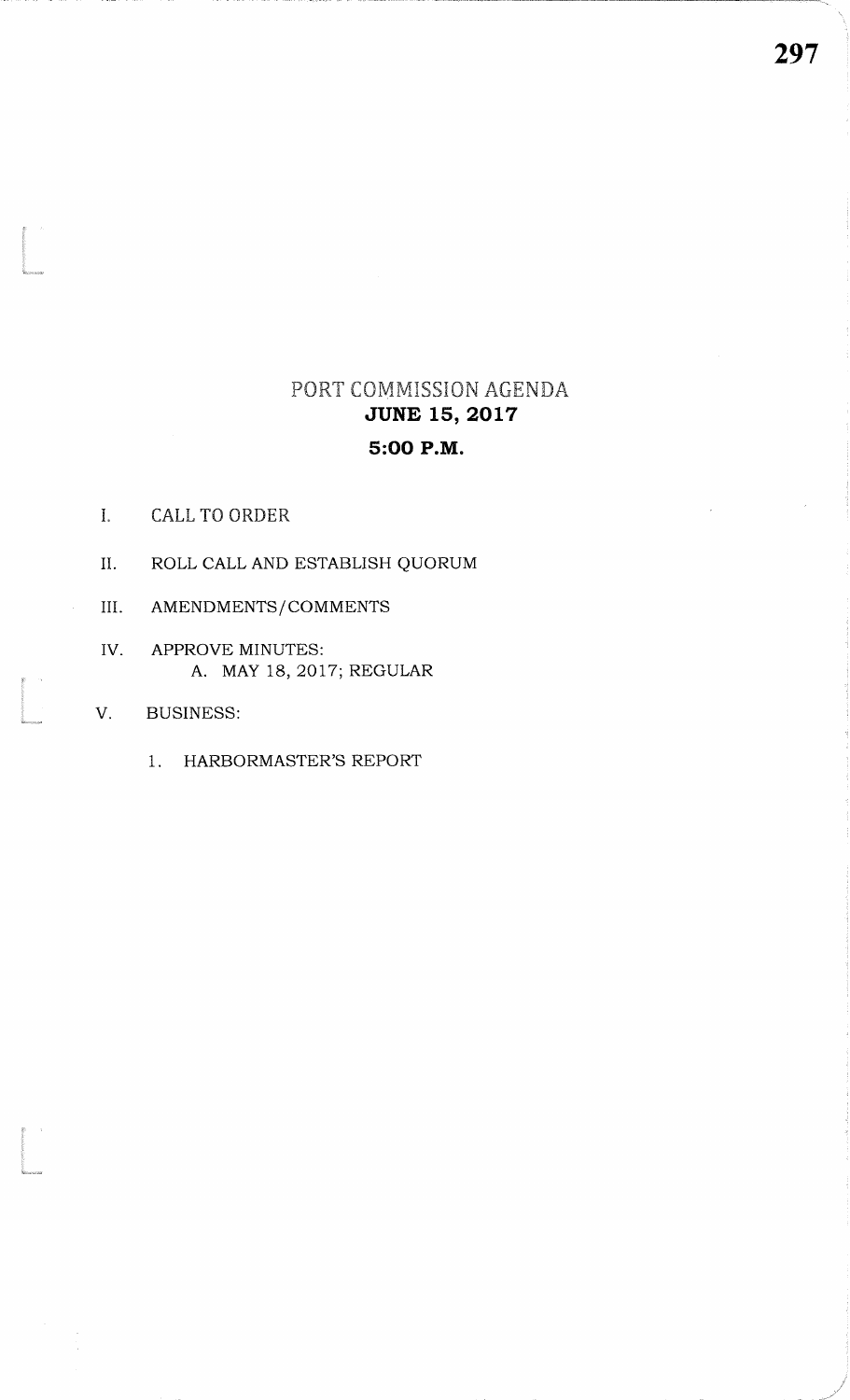Be it remembered that a regular meeting of the Port Commission of the City of Long Beach, Mississippi, was begun and held at the City Hall Meeting Room, 201 Jeff Davis Avenue, in said City, on Thursday, June 15, 2017, at 5:00 o'clock p.m., it being the time, date, and place fixed for holding said meeting.

There were present and in attendance on said Commission and at the meeting the following named persons: President Phil Kies, Secretary Don Deschenes, Commissioners Russell Jones, John Casey, Eddie Seal, Harbormaster Bill Angley, and Deputy City Clerk Stacey Dahl.

Absent the meeting were Vice President Susan Nicolais, Commissioners Joseph Yott, Sr., Roger Ladner, and Barney Hill.

There being a quorum present and sufficient to transact the business of this meeting, the following proceedings were had and done.

\*\*\*\*\*\*\*\*\*\*\*\*\*\*\*\*\*\*\*\*\*\*\*\*\*\*\*

Commissioner Kies called the meeting to order and there were no comments or amendments to the agenda.

\*\*\*\*\*\*\*\*\*\*\*\*\*\*\*\*\*\*\*\*\*\*\*\*\*\*\*\*

Commissioner Seal made motion seconded by Commissioner Deschenes and unanimously carried to approve minutes of the Port Commission as follows:

 $\triangleright$  Regular Minutes dated May 18, 2017, as submitted.

\*\*\*\*\*\*\*\*\*\*\*\*\*\*\*\*\*\*\*\*\*\*\*\*\*\*\*\*\*

The commission recognized Harbormaster Bill Angley for is report, as follows: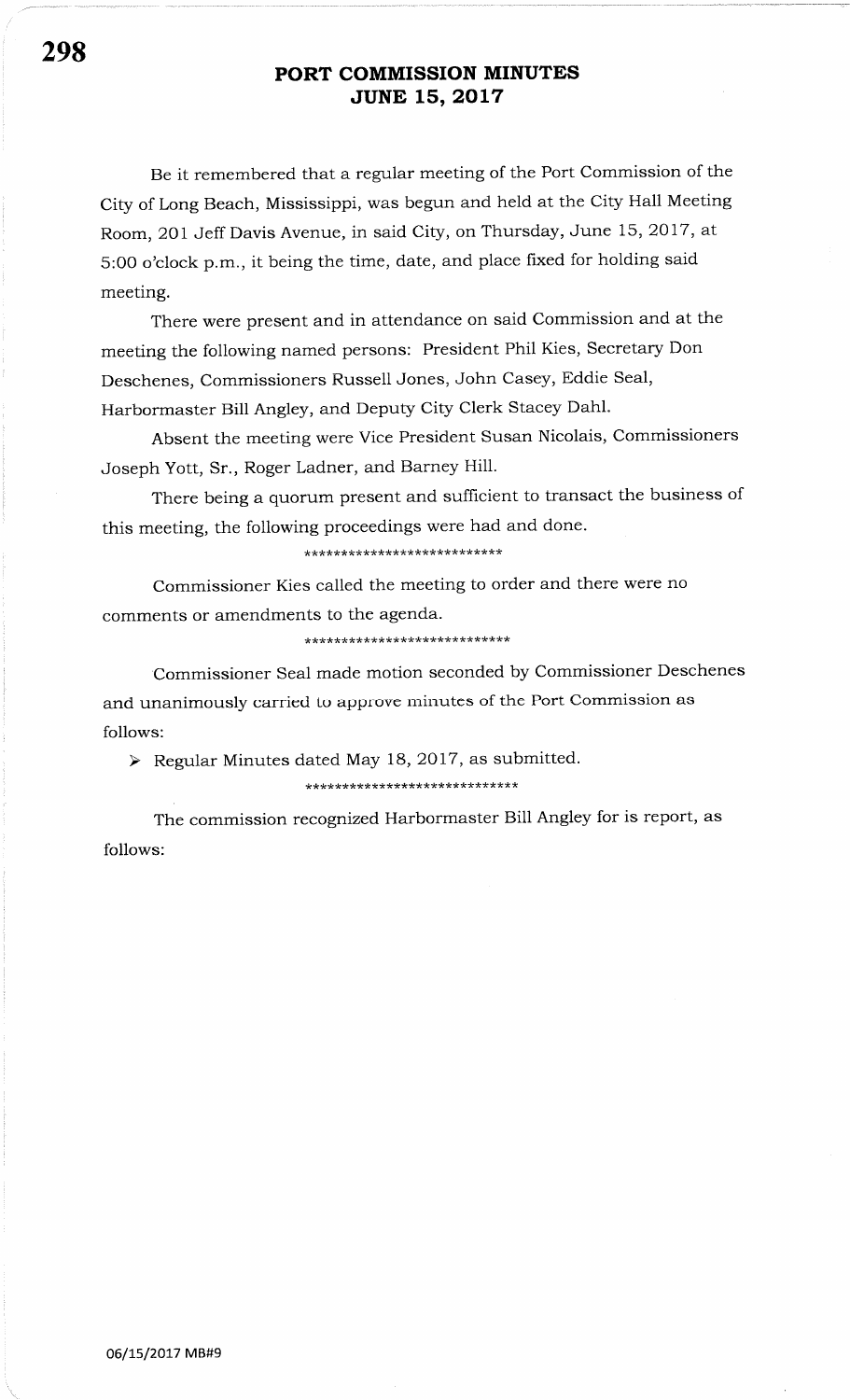## PORT COMMISSION MINUTES **JUNE 15, 2017**

### Harbor Master Report

#### June 15, 2017

- Clean and Resilient Marina Achieved
- Ordering wood to replace rot on finger piers and decks and install upon arrival
- Working with lawyer to proceed further with removal of derelict vessels.
- Live Aboard (Welch, Smith, Lundin)
- March137 of 218
- April 140 of 218
- May 146 of 218
- June 148 of 218

 $\star\star$ 

There was no action required or taken regarding the aforesaid report.

\*\*\*\*\*\*\*\*\*\*\*\*\*\*\*\*\*\*\*\*\*\*\*

 $\star\star$ 

There being no further business to come before the Port Commission at this time, Commissioner Deschenes made motion seconded by Commissioner Jones and unanimously carried to adjourn until the next regular meeting in due course.

\*\*\*\*\*\*\*\*\*\*\*\*\*\*\*\*\*\*\*\*\*\*\*